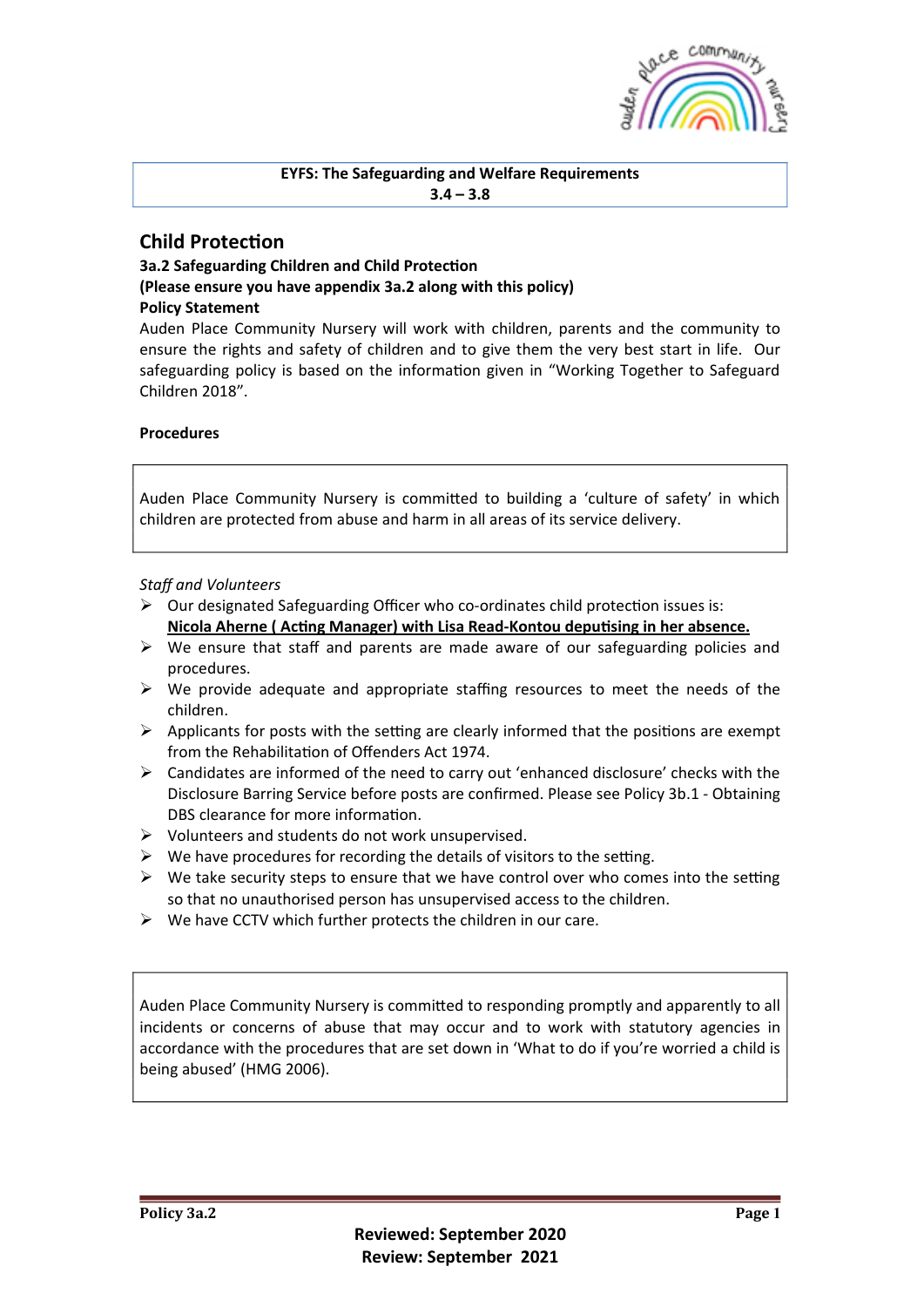

### *Responding to Suspicions of Abuse*

- $\triangleright$  We acknowledge that abuse of children can take different forms physical, emotional, and sexual, as well as neglect.
- $\triangleright$  When children are suffering from physical, sexual or emotional abuse, or may be experiencing neglect, this may be demonstrated through the things they say (direct or indirect disclosure) or through changes in their appearance, their behaviour or their play. Please see appendix on 'Recognition of Abuse and Neglect'
- $\triangleright$  Where such evidence is apparent, the child's key-person makes a dated record of the details of the concern and discusses what to do with the designated person. The information is stored on the child's personal file.
- $\triangleright$  We refer concerns to Camden's social care department and co-operate fully in any subsequent investigation. N.B. In some cases this may mean the police or another agency identified by the Camden Safeguarding Children Partnership.
- $\triangleright$  We take care not to influence the outcome either through the way we speak to children or by asking questions of the children.

# *Recording Suspicions of Abuse and Disclosures*

- $\triangleright$  Where a staff member observes signs or signals that gives cause for concern, such as significant changes in behaviour, deterioration in general well-being, unexplained bruising or marks or signs of possible abuse or neglect, that member of staff is asked to email a completed form to the designated officer on cp@audenplace.co.uk
- $\triangleright$  The designated officer will then discuss the concern with the staff member and agree steps forward. All emails will be kept in an email folder dedicated to safeguarding, and if needed they will be printed and kept in a folder in a locked cabinet in the office.
- $\triangleright$  Where a child makes comments to a member of staff that give cause for concern (disclosure), that member of staff:

| <b>MUST NEVER</b>                            | <b>MUST ALWAYS</b>                         |
|----------------------------------------------|--------------------------------------------|
| Investigate or seek to prove or disprove     | Listen to the child, offer reassurance and |
| abuse. This is a task for the police and you | give assurance that she or he will take    |
| could compromise their investigation if      | action.                                    |
| you ask questions in the wrong way.          |                                            |
|                                              |                                            |
| Suggest what might have happened or          |                                            |
| probe for information. It may be             |                                            |
| suggested that you "put words in the         |                                            |
| child's mouth" and also the child does not   |                                            |
| need to go through their story more than     |                                            |
| is necessary.                                |                                            |
| Jump to conclusions, be dismissive or        | Keep calm and listen to what is said.      |
| react with shock, anger or horror.           |                                            |
|                                              | Thank them for talking to you.             |
| Blame the child or refuse to believe what    |                                            |
| they are saying                              |                                            |
|                                              |                                            |
| Speculate or accuse anyone. Guessing         |                                            |
| wrongly or making accusations can result     |                                            |
| in terrible consequences for the child and   |                                            |
| other people.                                |                                            |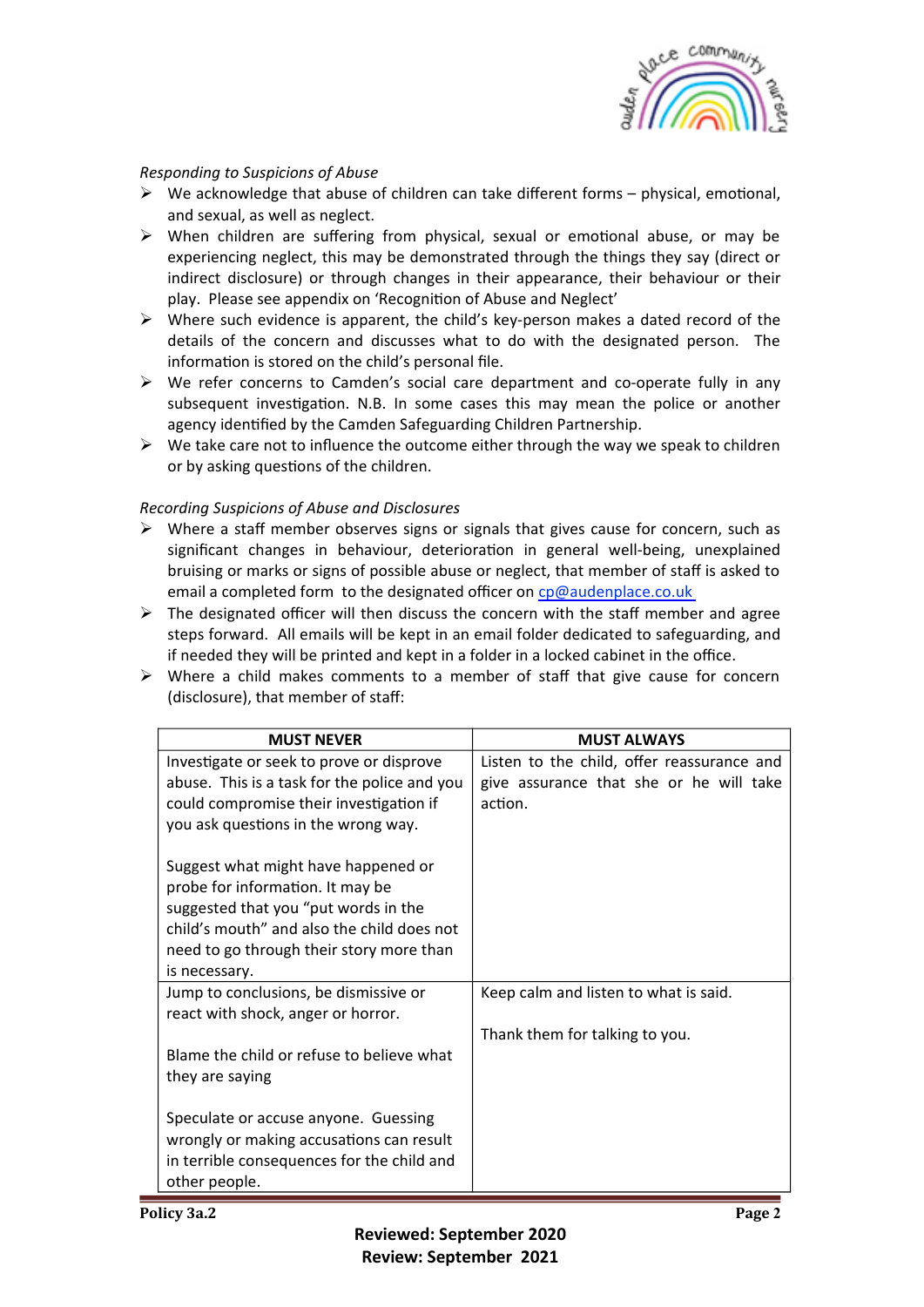

| Offer opinions about what is being said or<br>the persons allegedly involved. This is<br>unprofessional and unnecessary.                                                                                                                            |                                                                                                                                                                                                                                                                                                                                                                       |
|-----------------------------------------------------------------------------------------------------------------------------------------------------------------------------------------------------------------------------------------------------|-----------------------------------------------------------------------------------------------------------------------------------------------------------------------------------------------------------------------------------------------------------------------------------------------------------------------------------------------------------------------|
| Make promises about confidentiality or<br>keeping 'secrets'.                                                                                                                                                                                        | Discourage the use of the word secret $-$<br>encourage other words, ie, making a<br>'surprise' card for a parent rather than a<br>'secret' card.                                                                                                                                                                                                                      |
| Confront another person (adult or child)<br>allegedly involved. This gives them the<br>chance to alter the story or put the child<br>under pressure to retract their account of<br>what happened.                                                   |                                                                                                                                                                                                                                                                                                                                                                       |
| Forget to record what you have been told.<br>Assume someone else will take the<br>necessary action. You may be the only<br>person the child has told about the<br>possible abuse.<br>Fail to pass this information on to the<br>designated officer. | Make a written record that forms an<br>objective record of the disclosure and<br>includes:<br>the date and time of the disclosure<br>$\bullet$<br>the exact words spoken by the<br>$\bullet$<br>child as far as possible<br>the name of the person to whom<br>the concern was reported, with<br>date and time<br>the names of any other person<br>present at the time |

*Making a Referral to the Local Authority Social Care Team* 

- $\triangleright$  Based on our location we would contact the Camden Children & Families Contact Service (formerly known as MASH) on 0207 974 3317 (out of hours 0207 974 4444) or LBCMASHadmin@camden.gov.uk.
- $\triangleright$  Where possible it is good practice for the designated person making the referral to have the person who brought the concern to their attention alongside them so that they can give the information first hand to the social worker and answer any questions.

# *Informing Parents*

- $\triangleright$  Parents are normally the first point of contact.
- $\triangleright$  If a suspicion of abuse is recorded, parents are informed at the same time as the report is made, except where the guidance of the Camden Safeguarding Children Partnership does not allow this.
- $\triangleright$  This will usually be the case where the parent is the likely abuser. In these cases, the investigating officers will inform parents.
- $\triangleright$  Parents are NEVER informed by the nursery if the suspected abuse is of sexual nature. This will always be done by the investigating officers.

*Liaising with Other Agencies*

 $\triangleright$  We work within the guidelines of the Camden Safeguarding Children Partnership.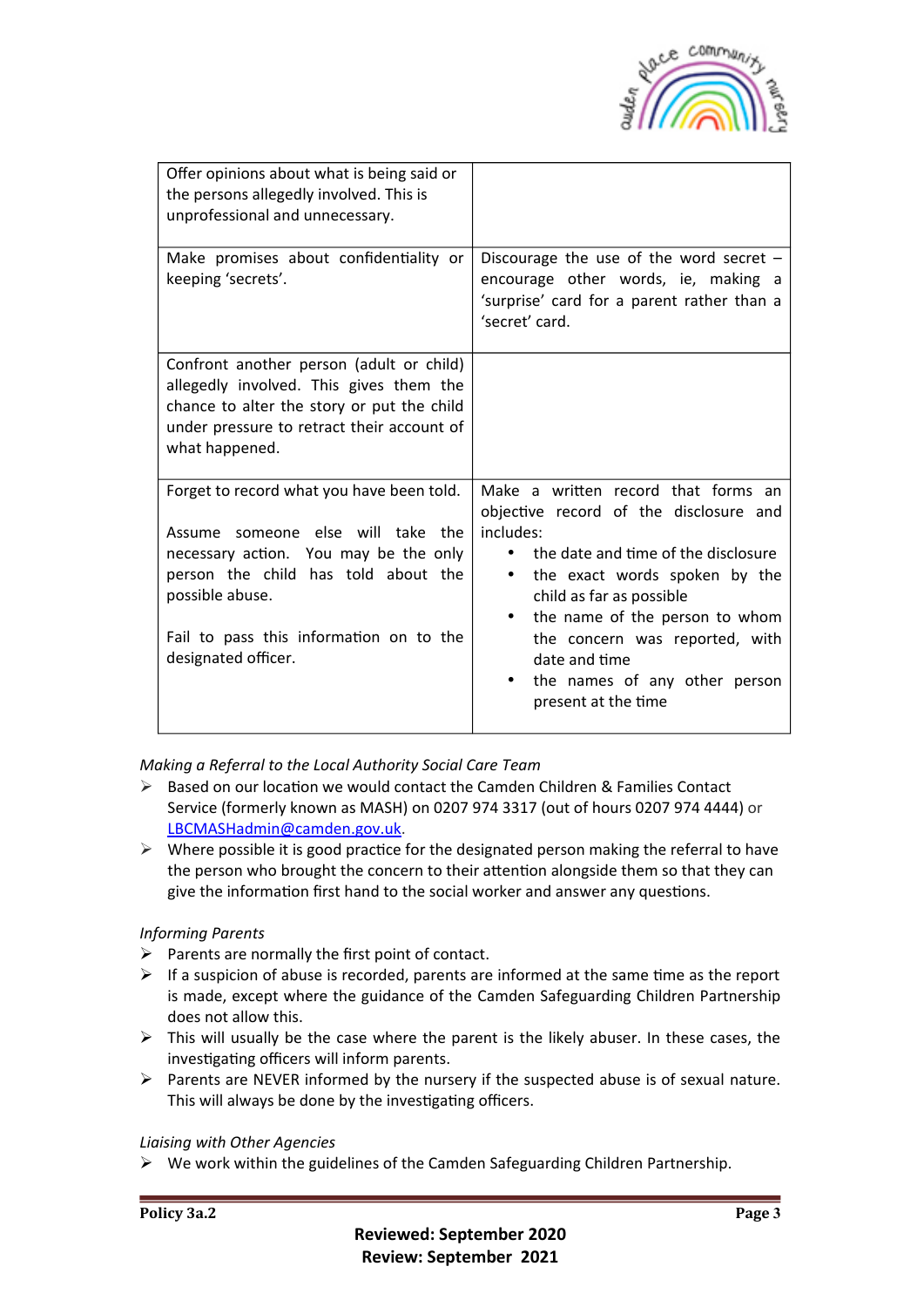

- $\triangleright$  We have a copy of 'What to do if you're worried a child is being abused' for parents and staff, and all staff are familiar with what to do if they have concerns.
- $\triangleright$  We have procedures for contacting Camden on child protection issues, including maintaining a list of names, addresses and telephones numbers of social workers, to ensure that it is easy, in any emergency, for the nursery and social services to work together.
- $\triangleright$  We notify Ofsted of any incident and accident and any changes in our arrangements which may affect the well-being of children.
- $\triangleright$  If a referral is made to Camden's social care department, we act within their Safeguarding Children and Child Protection guidance in deciding whether we must inform the child's parents at the same time.

#### Allegations Against Staff (Please also see Policy 3a.3 - Whistleblowing)

- $\triangleright$  We ensure that all parents know how to complain about the behaviour or actions of staff or volunteers within the nursery, which may include allegations of abuse.
- $\triangleright$  We would contact the Camden Children & Families Contact Service on 0207 974 3317.
- $\triangleright$  We follow the guidance of the Camden Safeguarding Children Partnership when responding to any complaint that a member of staff or volunteer within the nursery has abused a child.
- $\triangleright$  We respond to any disclosure by children or staff that abuse by a member of staff or volunteer within the nursery may have or is taking place by first recording the details of any such alleged incident.
- $\triangleright$  We refer any such complaint immediately to Camden's social care department to investigate. We also report any alleged incident to Ofsted including what measures we have taken. We are aware that it is an offence to not do this.
- $\triangleright$  We co-operate entirely with any investigation carried out by children's social care in conjunction with the police.
- $\triangleright$  Where the Management Committee and children's social care agree it is appropriate in the circumstances, the chairperson will suspend the member of staff on full pay, or the volunteer, for the duration of the investigation. This is not an indication of admission that the alleged incident has taken place, but is to protect the staff as well as children and families throughout the process.

#### **Disciplinary Action**

 $\triangleright$  Where a member of staff or volunteer is dismissed from the nursery because of misconduct relating to a child, we notify the Independent Barring Board administrators so that their name may be included on the Protection of Children and Vulnerable Adults Barred List.

Auden Place Community Nursery is committed to promoting awareness of child abuse issues throughout our training programme for adults. We are also committed to empowering young children through our early childhood curriculum, promoting their right to be strong, resilient and listened to.

*Training*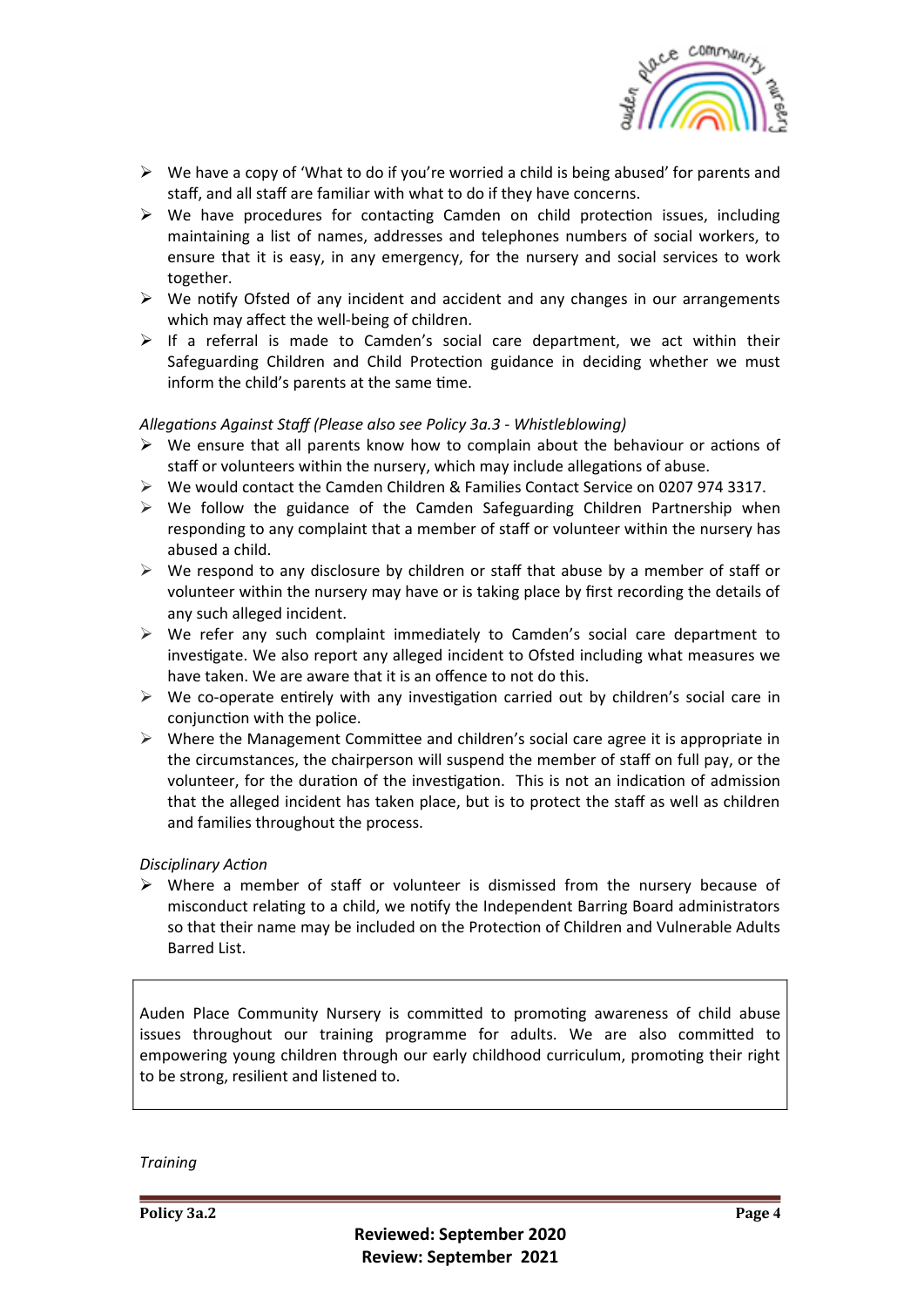

- $\triangleright$  We seek out training for all staff when they first join our team as well as discussing the issue during monthly staff meetings to ensure they are able to recognise the signs and signals of possible physical abuse, emotional abuse, sexual abuse and neglect and that they are aware of Camden's guidelines for making referrals.
- $\triangleright$  Safeguarding officers attend regular external level 2 and 3 safeguarding training and cascade this during the annual safeguarding inset day.
- $\triangleright$  We ensure that all staff know the procedures for reporting and recording their concerns within the nursery.

# *Curriculum*

- $\triangleright$  We introduce key elements of keeping children safe into our programme to promote the personal, social and emotional development of all children, so that they may grow to be *strong, resilient and listened to* and that they develop an understanding of why and how to keep safe.
- $\triangleright$  We create within the nursery a culture of value and respect for the individual, having positive regard for children's heritage arising from their culture, ethnicity, languages spoken at home and cultural and social background.
- $\triangleright$  We ensure that this is carried out in a way that is developmentally appropriate for the children.

# *ConfidenDality*

 $\triangleright$  All suspicions and investigations are kept confidential and shared only with those who need to know. Any information is shared under the guidance of the Camden Safeguarding Children Partnership.

# *Support to Families*

- $\triangleright$  We believe in building trusting and supportive relationships with families, staff and volunteers at the nursery.
- $\triangleright$  We make clear to parents our role and responsibilities in relation to child protection, such as for the reporting of concerns, providing information, monitoring of the child, and liaising at all the times with Camden's social care team.
- $\triangleright$  We will continue to welcome the child and the family whilst investigations are being made in relation to any alleged abuse.
- $\triangleright$  We follow the Child Protection Plan as set by the child's social care worker in relation to the setting's designated role and tasks in supporting that child and their family, subsequent to any investigation.
- $\triangleright$  Confidential records kept on a child are shared with the child's parents or those who have parental responsibility for the child in accordance with the Confidentiality and Client Access to Records Procedure and only if appropriate under the guidance of the Camden Safeguarding Children Partnership.

# Support to Staff

 $\triangleright$  In the case of a safeguarding situation, staff involved could find this very distressing and difficult to deal with. This could be all staff, but in particular a member of staff who had a strong relationship with the child/family such as the key-person or a member of staff who has been falsely accused.